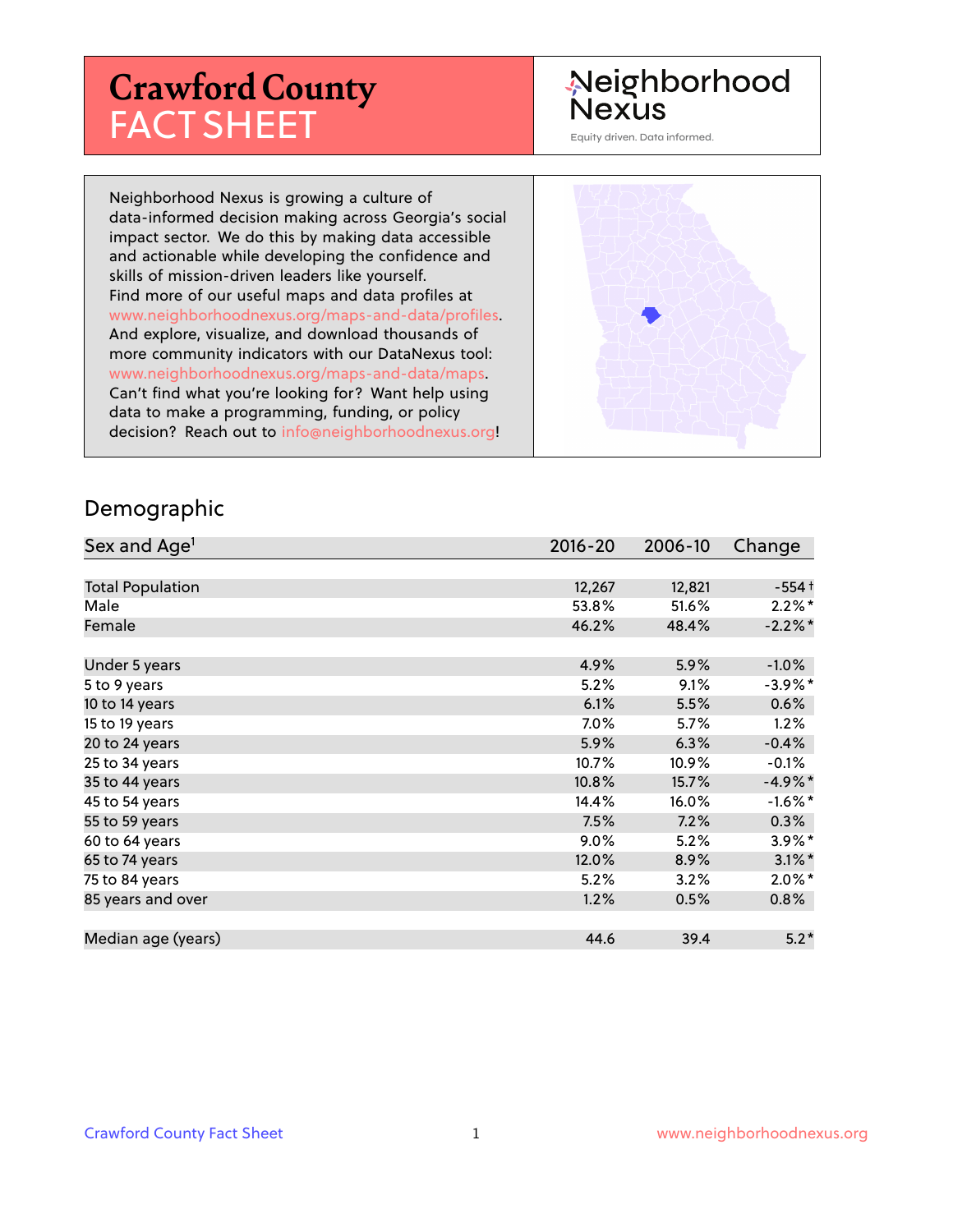# Demographic, continued...

| Race <sup>2</sup>                                             | 2016-20     | 2006-10      | Change     |
|---------------------------------------------------------------|-------------|--------------|------------|
| <b>Total population</b>                                       | 12,267      | 12,821       | $-554+$    |
| One race                                                      | 98.6%       | 98.7%        | $-0.1%$    |
| White                                                         | 74.6%       | 72.7%        | $1.9\%$ *  |
| <b>Black or African American</b>                              | 22.1%       | 23.3%        | $-1.2%$    |
| American Indian and Alaska Native                             | 0.1%        | 0.8%         | $-0.7%$    |
| Asian                                                         | 0.1%        | 0.0%         | 0.1%       |
| Native Hawaiian and Other Pacific Islander                    | 0.0%        | 0.0%         | 0.0%       |
| Some other race                                               | 1.7%        | 1.9%         | $-0.2%$    |
| Two or more races                                             | 1.4%        | 1.3%         | 0.1%       |
| Race alone or in combination with other race(s) <sup>3</sup>  | $2016 - 20$ | 2006-10      | Change     |
| Total population                                              | 12,267      | 12,821       | $-554+$    |
| White                                                         | 75.9%       | 73.9%        | $2.0\%$ *  |
| <b>Black or African American</b>                              | 22.4%       | 23.8%        | $-1.3%$    |
| American Indian and Alaska Native                             | 0.8%        | 1.1%         | $-0.3%$    |
| Asian                                                         | 0.3%        | 0.0%         | 0.3%       |
|                                                               | 0.0%        |              | 0.0%       |
| Native Hawaiian and Other Pacific Islander<br>Some other race | 2.2%        | 0.0%<br>2.6% | $-0.4%$    |
| Hispanic or Latino and Race <sup>4</sup>                      | $2016 - 20$ | 2006-10      | Change     |
| <b>Total population</b>                                       | 12,267      | 12,821       | $-554+$    |
| Hispanic or Latino (of any race)                              | 3.5%        | 2.1%         | $1.4%$ †   |
| Not Hispanic or Latino                                        | 96.5%       | 97.9%        | $-1.4%$ †  |
| White alone                                                   | 73.3%       | 72.5%        | 0.8%       |
| Black or African American alone                               | 22.1%       | 23.3%        | $-1.2%$    |
| American Indian and Alaska Native alone                       | 0.1%        | 0.8%         | $-0.7%$    |
| Asian alone                                                   | 0.1%        | 0.0%         | 0.1%       |
| Native Hawaiian and Other Pacific Islander alone              | 0.0%        | 0.0%         | 0.0%       |
| Some other race alone                                         | 0.0%        | 0.2%         | $-0.2%$    |
| Two or more races                                             | 1.0%        | 1.1%         | $-0.2%$    |
| U.S. Citizenship Status <sup>5</sup>                          | $2016 - 20$ | 2006-10      | Change     |
| Foreign-born population                                       | 129         | 235          | $-106$     |
| Naturalized U.S. citizen                                      | 91.5%       | 5.5%         | 85.9%*     |
| Not a U.S. citizen                                            | 8.5%        | 94.5%        | $-85.9%$ * |
|                                                               |             |              |            |
| Citizen, Voting Age Population <sup>6</sup>                   | $2016 - 20$ | 2006-10      | Change     |
| Citizen, 18 and over population                               | 9,739       | 9,586        | 153        |
| Male                                                          | 51.1%       | 49.4%        | $1.7\%$ *  |
| Female                                                        | 48.9%       | 50.6%        | $-1.7\%$ * |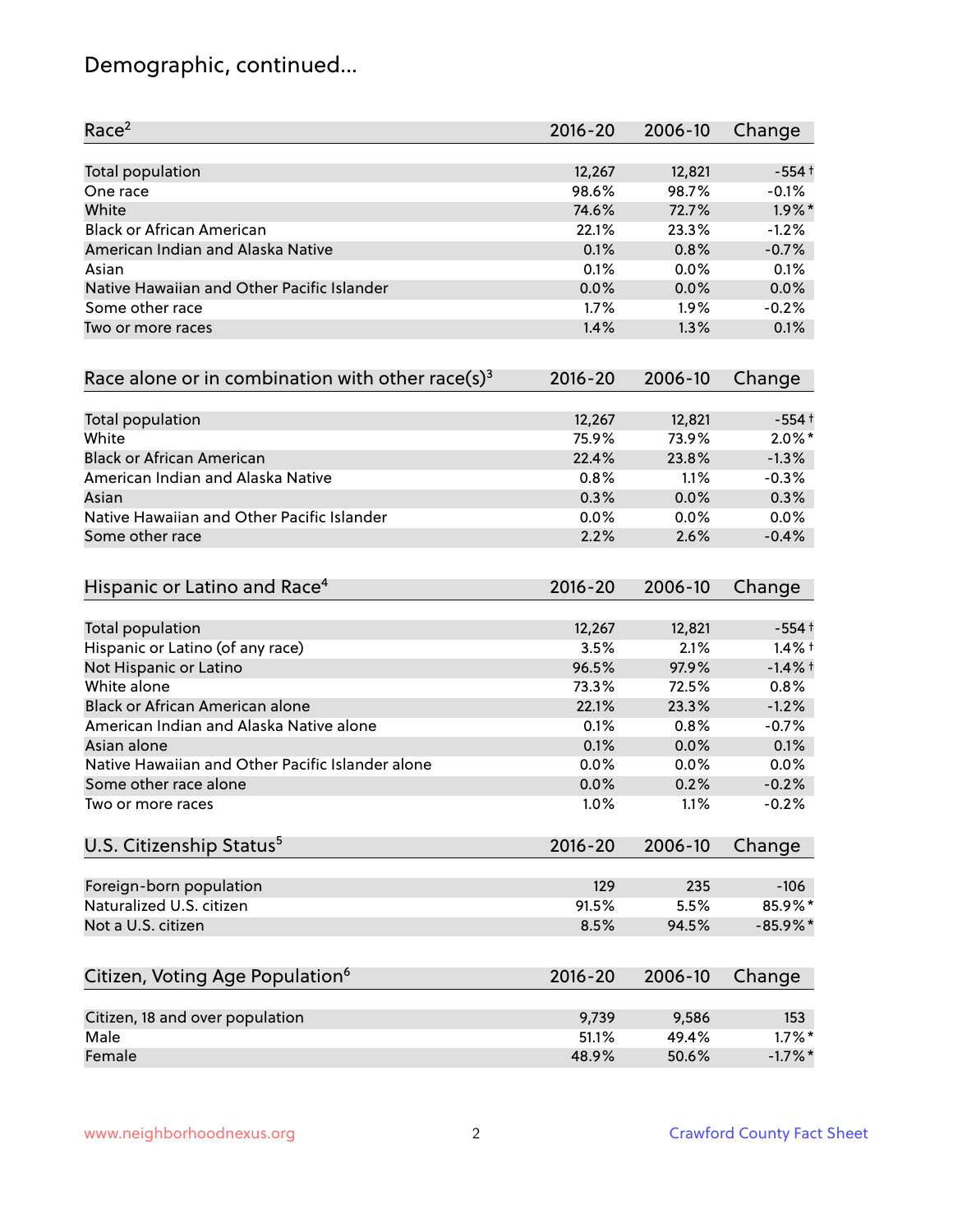#### Economic

| Income <sup>7</sup>                                 | $2016 - 20$ | 2006-10 | Change     |
|-----------------------------------------------------|-------------|---------|------------|
|                                                     |             |         |            |
| All households                                      | 4,573       | 4,671   | $-98$      |
| Less than \$10,000                                  | 9.7%        | 12.4%   | $-2.7%$    |
| \$10,000 to \$14,999                                | 5.2%        | 6.3%    | $-1.1%$    |
| \$15,000 to \$24,999                                | 12.5%       | 13.0%   | $-0.6%$    |
| \$25,000 to \$34,999                                | 6.3%        | 11.2%   | $-5.0%$    |
| \$35,000 to \$49,999                                | 18.0%       | 15.0%   | 3.0%       |
| \$50,000 to \$74,999                                | 18.1%       | 16.3%   | 1.7%       |
| \$75,000 to \$99,999                                | 12.8%       | 12.1%   | 0.7%       |
| \$100,000 to \$149,999                              | 10.8%       | 8.5%    | 2.3%       |
| \$150,000 to \$199,999                              | 4.6%        | 3.1%    | 1.6%       |
| \$200,000 or more                                   | 2.1%        | 2.0%    | 0.1%       |
| Median household income (dollars)                   | 47,917      | 37,062  | 10,855*    |
| Mean household income (dollars)                     | 61,250      | 53,647  | 7,603      |
| With earnings                                       | 62.3%       | 77.8%   | $-15.5%$ * |
| Mean earnings (dollars)                             | 71,073      | 57,201  | 13,872*    |
| <b>With Social Security</b>                         | 46.9%       | 26.3%   | 20.5%*     |
| Mean Social Security income (dollars)               | 19,182      | 15,112  | 4,069*     |
| With retirement income                              | 20.9%       | 22.2%   | $-1.2%$    |
| Mean retirement income (dollars)                    | 21,117      | 16,813  | 4,305      |
| With Supplemental Security Income                   | 10.1%       | 5.6%    | 4.5%*      |
| Mean Supplemental Security Income (dollars)         | 8,378       | 7,898   | 480        |
| With cash public assistance income                  | 1.8%        | 1.6%    | 0.3%       |
| Mean cash public assistance income (dollars)        | 619         | 896     | $-277$     |
| With Food Stamp/SNAP benefits in the past 12 months | 13.8%       | 12.0%   | 1.9%       |
|                                                     |             |         |            |
| Families                                            | 3,259       | 3,462   | $-203$     |
| Less than \$10,000                                  | 8.3%        | 12.2%   | $-3.9%$    |
| \$10,000 to \$14,999                                | 2.6%        | 2.5%    | 0.1%       |
| \$15,000 to \$24,999                                | 10.4%       | 10.6%   | $-0.2%$    |
| \$25,000 to \$34,999                                | 5.8%        | 10.0%   | $-4.1%$    |
| \$35,000 to \$49,999                                | 18.6%       | 15.9%   | 2.8%       |
| \$50,000 to \$74,999                                | 18.0%       | 17.0%   | 1.1%       |
| \$75,000 to \$99,999                                | 12.4%       | 14.5%   | $-2.0%$    |
| \$100,000 to \$149,999                              | 14.3%       | 11.1%   | 3.2%       |
| \$150,000 to \$199,999                              | 6.5%        | 4.2%    | 2.3%       |
| \$200,000 or more                                   | 2.9%        | 2.1%    | 0.8%       |
| Median family income (dollars)                      | 59,331      | 48,623  | 10,708     |
| Mean family income (dollars)                        | 70,416      | 60,937  | 9,479      |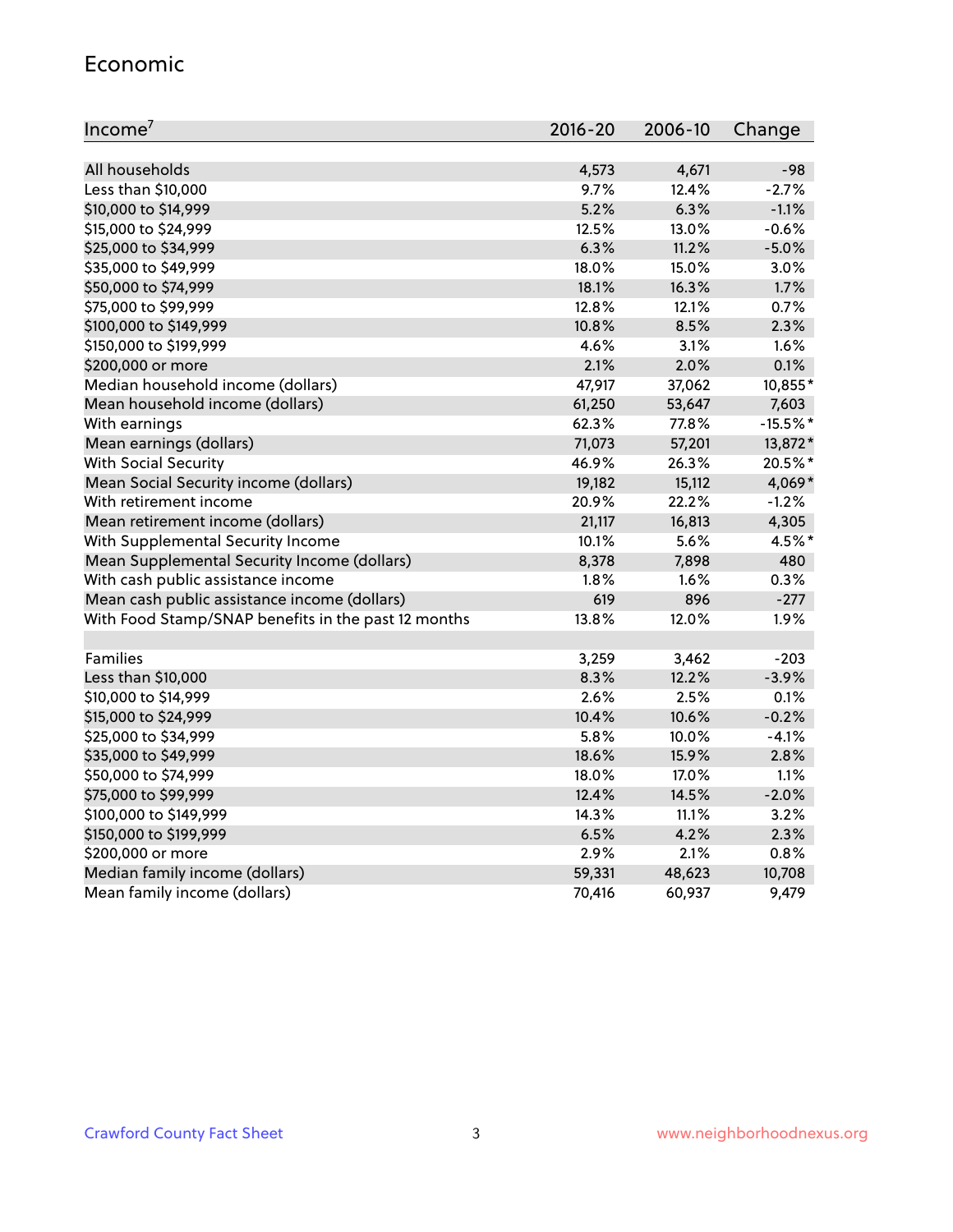### Economic, continued...

| Income, continued <sup>8</sup>                           | $2016 - 20$ | 2006-10 | Change      |
|----------------------------------------------------------|-------------|---------|-------------|
|                                                          |             |         |             |
| Nonfamily households                                     | 1,314       | 1,209   | 105         |
| Median nonfamily income (dollars)                        | 25,294      | 24,364  | 930         |
| Mean nonfamily income (dollars)                          | 33,832      | 31,776  | 2,056       |
|                                                          |             |         |             |
| Median earnings for workers (dollars)                    | 31,400      | 29,102  | 2,298       |
| Median earnings for male full-time, year-round workers   | 43,355      | 39,452  | 3,903       |
| (dollars)                                                |             |         |             |
| Median earnings for female full-time, year-round workers | 40,804      | 34,167  | 6,637       |
| (dollars)                                                |             |         |             |
|                                                          |             |         |             |
| Per capita income (dollars)                              | 24,404      | 20,692  | $3,712*$    |
|                                                          |             |         |             |
| Families and People Below Poverty Level <sup>9</sup>     | 2016-20     | 2006-10 | Change      |
|                                                          |             |         |             |
| <b>All families</b>                                      | 13.8%       | 16.8%   | $-3.0%$     |
| With related children under 18 years                     | 18.2%       | 30.9%   | $-12.7%$    |
| With related children under 5 years only                 | 3.8%        | 18.8%   | $-14.9%$    |
| Married couple families                                  | 9.4%        | 10.0%   | $-0.7%$     |
| With related children under 18 years                     | 4.6%        | 16.2%   | $-11.7%$    |
| With related children under 5 years only                 | 4.4%        | 0.0%    | 4.4%        |
| Families with female householder, no husband present     | 29.7%       | 44.5%   | $-14.9%$    |
| With related children under 18 years                     | 43.7%       | 55.4%   | $-11.7%$    |
| With related children under 5 years only                 | 0.0%        | 100.0%  | $-100.0%$   |
|                                                          |             |         |             |
| All people                                               | 16.6%       | 20.5%   | $-4.0%$     |
| Under 18 years                                           | 25.6%       | 32.8%   | $-7.3%$     |
| Related children under 18 years                          | 25.4%       | 32.8%   | $-7.4%$     |
| Related children under 5 years                           | 24.5%       | 33.2%   | $-8.7%$     |
| Related children 5 to 17 years                           | 25.7%       | 32.7%   | $-7.0%$     |
| 18 years and over                                        | 14.2%       | 16.8%   | $-2.6%$     |
| 18 to 64 years                                           | 14.0%       | 16.9%   | $-2.9%$     |
| 65 years and over                                        | 15.1%       | 16.2%   | $-1.2%$     |
| People in families                                       | 15.1%       | 19.1%   | $-3.9%$     |
| Unrelated individuals 15 years and over                  | 23.9%       | 29.7%   | $-5.8%$     |
|                                                          |             |         |             |
| Non-Hispanic white people                                | 13.7%       | 12.6%   | 1.1%        |
| Black or African-American people                         | 25.2%       | 46.0%   | $-20.8\%$ * |
| Asian people                                             | 0.0%        | (X)     | (X)         |
| Hispanic or Latino people                                | 22.9%       | 5.2%    | 17.7%       |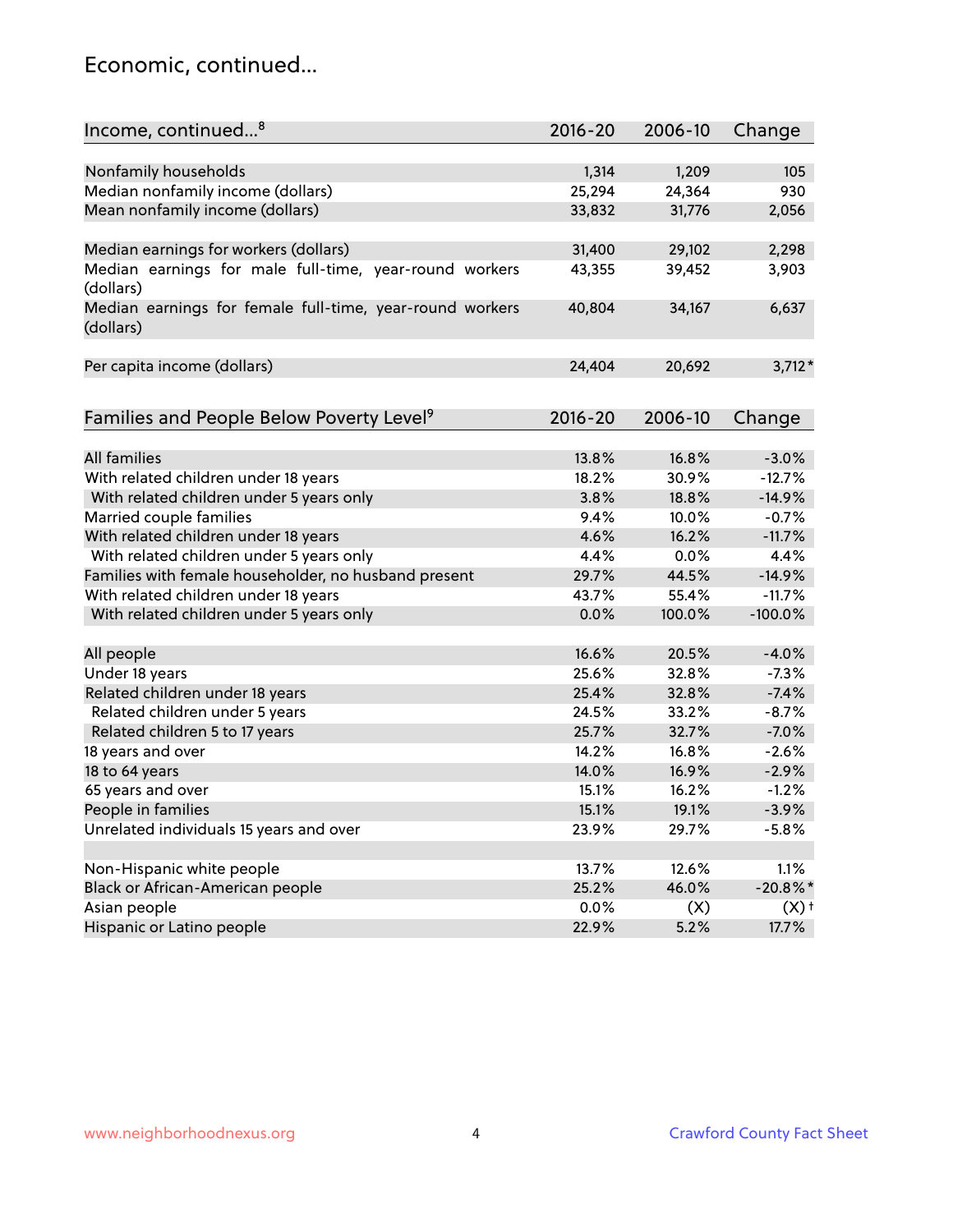# Employment

| Employment Status <sup>10</sup>                                                               | 2010        | 2020    | Change     |
|-----------------------------------------------------------------------------------------------|-------------|---------|------------|
| In Labor Force                                                                                | 5,488       | 5,769   | 5,769      |
| <b>Unemployment Rate</b>                                                                      | 5.0%        | 11.4%   | $-6.4%$    |
| Industry <sup>11</sup>                                                                        | $2016 - 20$ | 2006-10 | Change     |
|                                                                                               |             |         |            |
| Civilian employed population 16 years and over                                                | 4,816       | 5,589   | $-773*$    |
| Agriculture, forestry, fishing and hunting, and mining                                        | 1.5%        | 1.8%    | $-0.3%$    |
| Construction                                                                                  | 7.4%        | 15.2%   | $-7.8\%$ * |
| Manufacturing                                                                                 | 5.3%        | 10.8%   | $-5.5%$ *  |
| Wholesale trade                                                                               | 1.8%        | 8.8%    | $-7.0\%$ * |
| Retail trade                                                                                  | 13.2%       | 11.5%   | 1.7%       |
| Transportation and warehousing, and utilities                                                 | 11.3%       | 4.7%    | $6.6\%$ *  |
| Information                                                                                   | 0.9%        | 0.8%    | 0.0%       |
| Finance and insurance, and real estate and rental and leasing                                 | 5.2%        | 2.8%    | 2.4%       |
| Professional, scientific, and management, and administrative<br>and waste management services | 9.6%        | 8.8%    | 0.8%       |
| Educational services, and health care and social assistance                                   | 19.2%       | 16.5%   | 2.8%       |
| Arts, entertainment, and recreation, and accommodation and<br>food services                   | 5.9%        | 5.6%    | 0.3%       |
| Other services, except public administration                                                  | 6.7%        | 6.5%    | 0.3%       |
| Public administration                                                                         | 12.0%       | 6.2%    | $5.8\%$ *  |
| Occupation <sup>12</sup>                                                                      | $2016 - 20$ | 2006-10 | Change     |
|                                                                                               |             |         |            |
| Civilian employed population 16 years and over                                                | 4,816       | 5,589   | $-773*$    |
| Management, business, science, and arts occupations                                           | 24.0%       | 29.0%   | $-5.0%$    |
| Service occupations                                                                           | 18.9%       | 14.6%   | 4.3%       |
| Sales and office occupations                                                                  | 24.1%       | 23.0%   | 1.1%       |
| Natural<br>construction,<br>and<br>maintenance<br>resources,<br>occupations                   | 16.9%       | 18.8%   | $-1.9%$    |
| Production, transportation, and material moving occupations                                   | 16.0%       | 14.5%   | 1.5%       |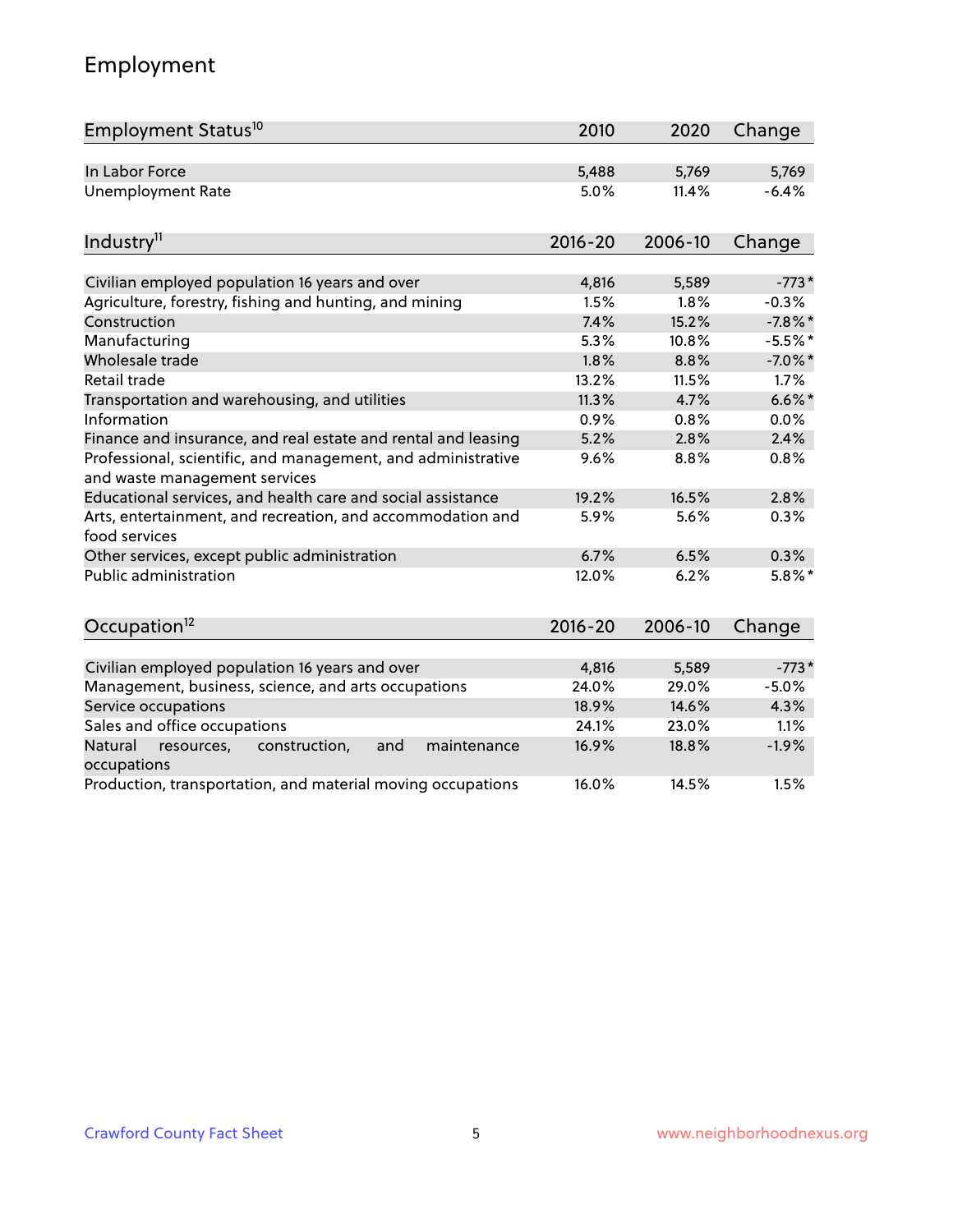# Employment, continued...

| Class of Worker <sup>13</sup>                          | $2016 - 20$ | 2006-10 | Change   |
|--------------------------------------------------------|-------------|---------|----------|
| Civilian employed population 16 years and over         | 4,816       | 5,589   | $-773*$  |
| Private wage and salary workers                        | 74.6%       | 77.1%   | $-2.4%$  |
| Government workers                                     | 19.6%       | 16.1%   | 3.5%     |
| Self-employed in own not incorporated business workers | 5.6%        | 6.8%    | $-1.2%$  |
| Unpaid family workers                                  | 0.2%        | 0.0%    | 0.2%     |
| Job Flows <sup>14</sup>                                | 2019        | 2010    | Change   |
| Total Jobs in county                                   | 1,280       | 1,435   | $-155$   |
| Held by residents of county                            | 42.4%       | 45.4%   | $-3.0%$  |
|                                                        | 57.6%       | 54.6%   | 3.0%     |
| Held by non-residents of county                        |             |         |          |
| Jobs by Industry Sector <sup>15</sup>                  | 2019        | 2010    | Change   |
| Total Jobs in county                                   | 1,280       | 1,435   | $-155$   |
| Goods Producing sectors                                | 31.9%       | 32.0%   | $-0.1%$  |
| Trade, Transportation, and Utilities sectors           | 9.2%        | 17.9%   | $-8.7%$  |
| All Other Services sectors                             | 58.9%       | 50.1%   | 8.8%     |
|                                                        |             |         |          |
| Total Jobs in county held by county residents          | 543         | 652     | $-109$   |
| <b>Goods Producing sectors</b>                         | 27.1%       | 25.0%   | 2.1%     |
| Trade, Transportation, and Utilities sectors           | 10.9%       | 17.3%   | $-6.5%$  |
| All Other Services sectors                             | 62.1%       | 57.7%   | 4.4%     |
| Jobs by Earnings <sup>16</sup>                         | 2019        | 2010    | Change   |
|                                                        |             |         |          |
| Total Jobs in county                                   | 1,280       | 1,435   | $-155$   |
| Jobs with earnings \$1250/month or less                | 28.6%       | 31.5%   | $-2.9%$  |
| Jobs with earnings \$1251/month to \$3333/month        | 38.8%       | 44.9%   | $-6.0%$  |
| Jobs with earnings greater than \$3333/month           | 32.6%       | 23.6%   | 9.0%     |
| Total Jobs in county held by county residents          | 543         | 652     | $-109$   |
| Jobs with earnings \$1250/month or less                | 32.8%       | 34.7%   | $-1.9%$  |
| Jobs with earnings \$1251/month to \$3333/month        | 41.4%       | 47.4%   | $-6.0\%$ |
| Jobs with earnings greater than \$3333/month           | 25.8%       | 17.9%   | 7.8%     |
| Jobs by Age of Worker <sup>17</sup>                    | 2019        | 2010    | Change   |
|                                                        |             |         |          |
| Total Jobs in county                                   | 1,280       | 1,435   | $-155$   |
| Jobs with workers age 29 or younger                    | 15.0%       | 15.5%   | $-0.5%$  |
| Jobs with workers age 30 to 54                         | 54.2%       | 61.1%   | $-6.9%$  |
| Jobs with workers age 55 or older                      | 30.8%       | 23.3%   | 7.4%     |
|                                                        |             |         |          |
| Total Jobs in county held by county residents          | 543         | 652     | $-109$   |
| Jobs with workers age 29 or younger                    | 13.6%       | 14.7%   | $-1.1%$  |
| Jobs with workers age 30 to 54                         | 50.1%       | 58.3%   | $-8.2%$  |
| Jobs with workers age 55 or older                      | 36.3%       | 27.0%   | 9.3%     |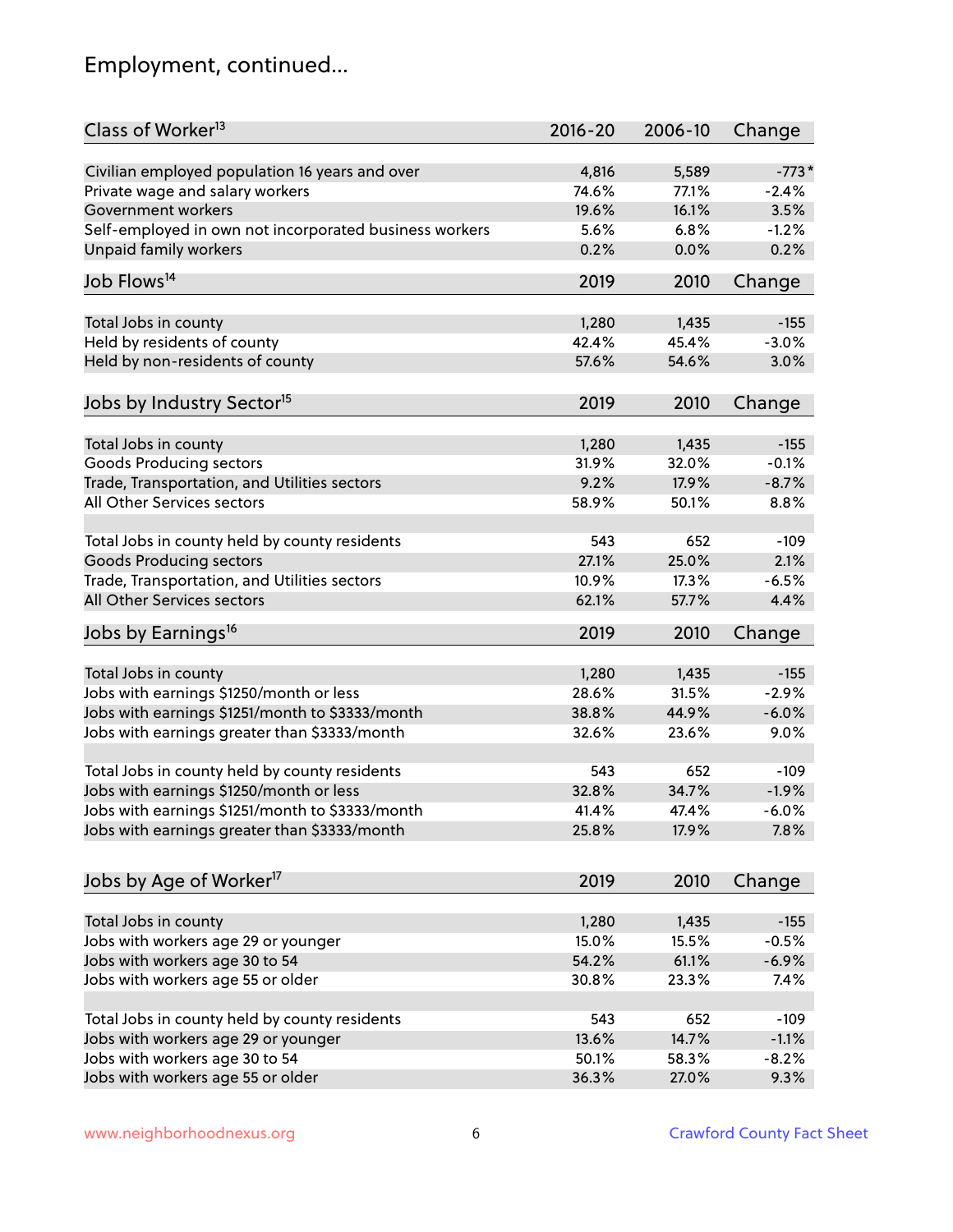#### Education

| Early Learning <sup>18</sup>                                                 |               |               | 2022                  |
|------------------------------------------------------------------------------|---------------|---------------|-----------------------|
| Licensed Capacity of Early Learning Centers                                  |               |               | 142                   |
| Licenced capacity per 1,000 children ages 0-4                                |               |               | 248.3                 |
|                                                                              |               |               |                       |
| School Enrollment <sup>19</sup>                                              | 2022          | 2010          | Change                |
| <b>Enrolled in Public School</b>                                             | 1,612         | 1,876         | $-264$                |
| White                                                                        | 70.4%         | 69.9%         | 0.5%                  |
| <b>Black or African-American</b>                                             | 19.8%         | 25.6%         | $-5.8%$               |
| Asian                                                                        | 0.1%          | 0.0%          | 0.1%                  |
| <b>Native American</b>                                                       | 0.2%          | 0.0%          | 0.2%                  |
| Pacific Islander                                                             | 0.0%          | 0.0%          | 0.0%                  |
| <b>Biracial or Multi-Racial</b>                                              | 5.1%          | 2.5%          | 2.6%                  |
| Hispanic or Latino                                                           | 4.5%          | 0.0%          | 4.5%                  |
| Georgia Milestones: 3rd Grade Reading <sup>20</sup>                          |               |               | 2019                  |
|                                                                              |               |               |                       |
| Number of Students Tested                                                    |               |               | 121                   |
| Proficient or Distinguished                                                  |               |               | 38.8%                 |
| Georgia Milestones: 8th Grade Math <sup>21</sup>                             |               |               | 2019                  |
| <b>Number of Students Tested</b>                                             |               |               | 137                   |
| Proficient or Distinguished                                                  |               |               | 25.5%                 |
|                                                                              |               |               |                       |
| Graduation Rates <sup>22</sup>                                               | 2021          | 2012          | Change                |
|                                                                              |               |               |                       |
| Cohort                                                                       | 123           | 156           | $-33$                 |
| <b>High School Graduation Rate</b>                                           | 70.7%         | 57.1%         | 13.7%                 |
| Educational Attainment <sup>23</sup>                                         | $2016 - 20$   | 2006-10       | Change                |
|                                                                              |               |               |                       |
| Population 25 years and over<br>Less than 9th grade                          | 8,702         | 8,653         | 49                    |
|                                                                              | 3.7%<br>13.2% | 7.2%<br>14.1% | $-3.4\%$ *<br>$-0.9%$ |
| 9th to 12th grade, no diploma<br>High school graduate (includes equivalency) | 41.2%         | 40.0%         | 1.2%                  |
|                                                                              | 25.2%         | 19.8%         | 5.4%                  |
| Some college, no degree<br>Associate's degree                                | 6.0%          | 5.4%          | 0.7%                  |
|                                                                              | 5.2%          |               | $-5.6\%$ *            |
| Bachelor's degree<br>Graduate or professional degree                         | 5.4%          | 10.9%         |                       |
|                                                                              |               | 2.7%          | 2.7%                  |
| Percent high school graduate or higher                                       | 83.1%         | 78.7%         | 4.3%                  |
| Percent bachelor's degree or higher                                          | 10.6%         | 13.6%         | $-3.0%$               |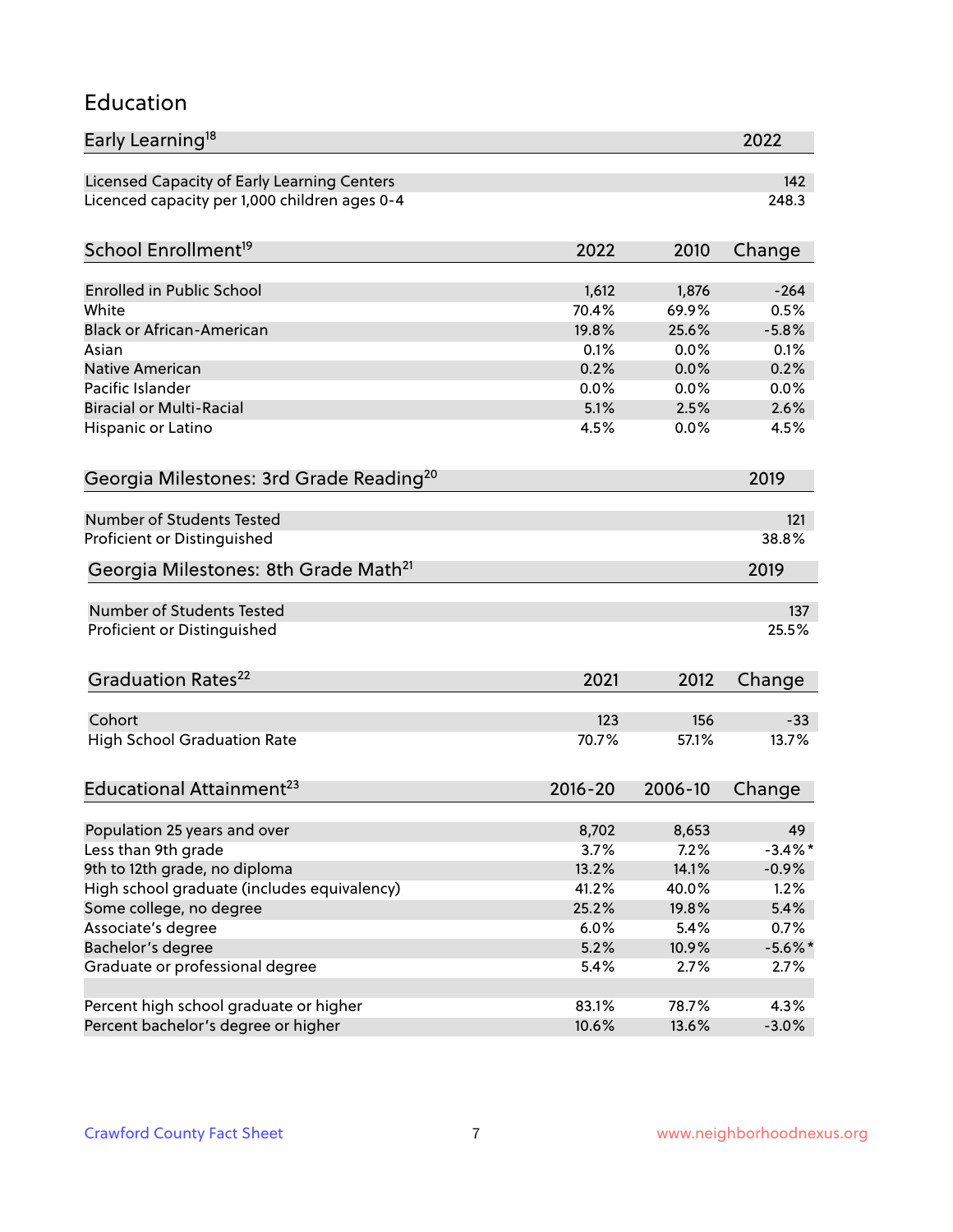### Housing

| Households by Type <sup>24</sup>                     | 2016-20     | 2006-10 | Change    |
|------------------------------------------------------|-------------|---------|-----------|
|                                                      |             |         |           |
| <b>Total households</b>                              | 4,573       | 4,671   | $-98$     |
| Family households (families)                         | 71.3%       | 74.1%   | $-2.9%$   |
| With own children under 18 years                     | 21.8%       | 23.0%   | $-1.1%$   |
| Married-couple family                                | 55.0%       | 55.6%   | $-0.7%$   |
| With own children of the householder under 18 years  | 16.2%       | 15.5%   | 0.7%      |
| Male householder, no wife present, family            | 4.2%        | 4.5%    | $-0.3%$   |
| With own children of the householder under 18 years  | 0.5%        | 1.2%    | $-0.7%$   |
| Female householder, no husband present, family       | 12.1%       | 13.9%   | $-1.8%$   |
| With own children of the householder under 18 years  | 5.1%        | 6.3%    | $-1.2%$   |
| Nonfamily households                                 | 28.7%       | 25.9%   | 2.9%      |
| Householder living alone                             | 24.5%       | 22.8%   | 1.6%      |
| 65 years and over                                    | 11.4%       | 5.1%    | $6.3\%$ * |
| Households with one or more people under 18 years    | 25.7%       | 30.2%   | $-4.4%$   |
| Households with one or more people 65 years and over | 34.8%       | 21.8%   | 12.9%*    |
|                                                      |             |         |           |
| Average household size                               | 2.65        | 2.74    | $-0.09$   |
| Average family size                                  | 3.12        | 3.18    | $-0.07$   |
| Housing Occupancy <sup>25</sup>                      | $2016 - 20$ | 2006-10 | Change    |
|                                                      |             |         |           |
| Total housing units                                  | 5,379       | 5,333   | $46*$     |
| Occupied housing units                               | 85.0%       | 87.6%   | $-2.6%$   |
| Vacant housing units                                 | 15.0%       | 12.4%   | 2.6%      |
| Homeowner vacancy rate                               | 0.8         | 1.6     | $-0.8$    |
| Rental vacancy rate                                  | 2.2         | 8.8     | $-6.6$    |
|                                                      |             |         |           |
| Units in Structure <sup>26</sup>                     | 2016-20     | 2006-10 | Change    |
| Total housing units                                  | 5,379       | 5,333   | $46*$     |
| 1-unit, detached                                     | 58.3%       | 56.3%   | 2.0%      |
| 1-unit, attached                                     | 0.8%        | 1.2%    | $-0.4%$   |
| 2 units                                              | 1.2%        | 1.6%    | $-0.3%$   |
| 3 or 4 units                                         | 0.9%        | 0.6%    | 0.3%      |
|                                                      |             |         |           |
| 5 to 9 units                                         | 2.1%        | 0.2%    | $1.9\%$ * |
| 10 to 19 units                                       | 0.3%        | 0.1%    | 0.1%      |
| 20 or more units                                     | 0.9%        | 0.0%    | 0.9%      |
| Mobile home                                          | 35.2%       | 40.1%   | $-4.8%$   |
| Boat, RV, van, etc.                                  | 0.3%        | 0.0%    | $0.3\%$   |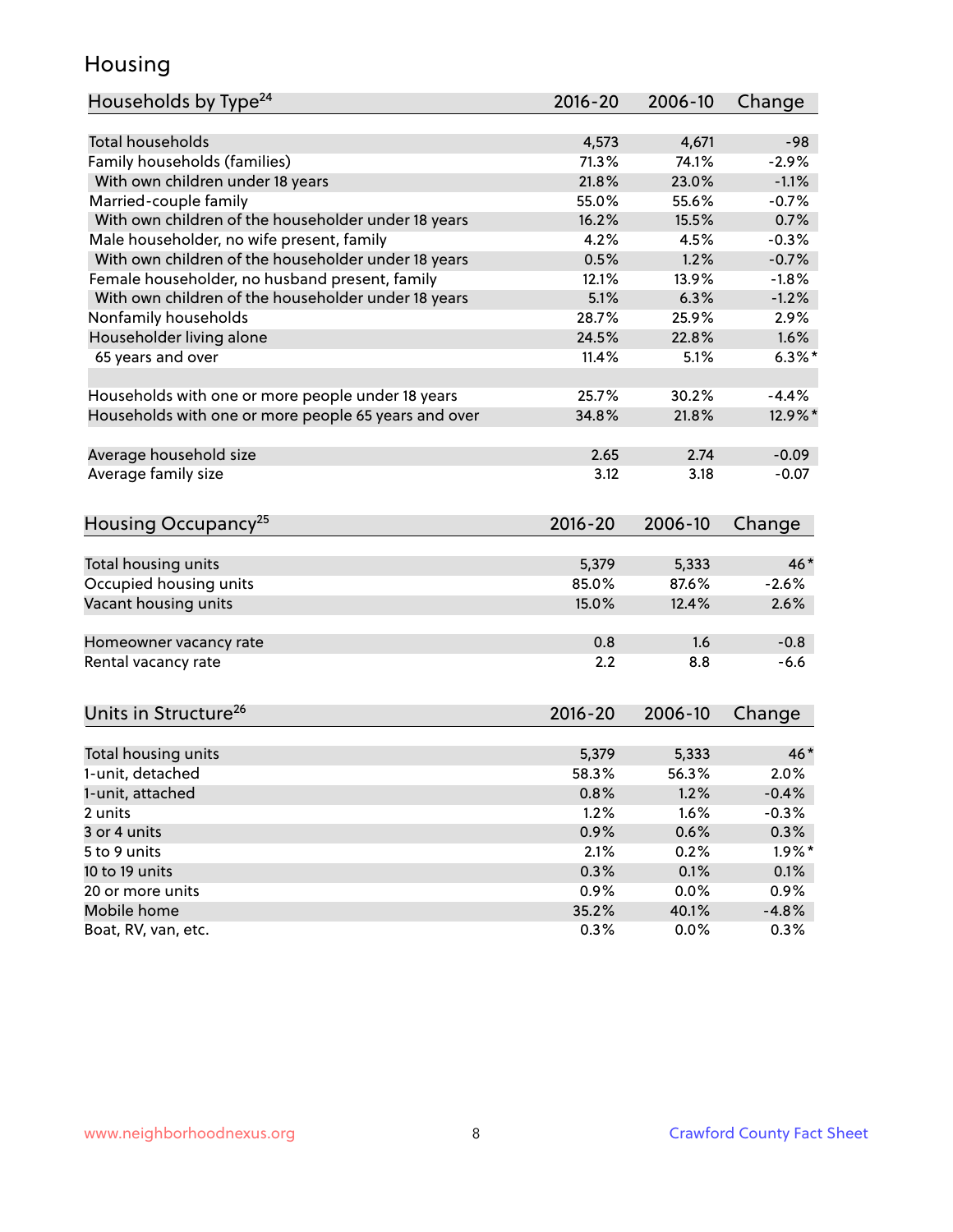# Housing, Continued...

| Year Structure Built <sup>27</sup>             | 2016-20     | 2006-10 | Change     |
|------------------------------------------------|-------------|---------|------------|
| Total housing units                            | 5,379       | 5,333   | 46*        |
| Built 2014 or later                            | 4.7%        | (X)     | (X)        |
| Built 2010 to 2013                             | 1.4%        | (X)     | (X)        |
| Built 2000 to 2009                             | 14.3%       | 9.3%    | $5.0\%$ *  |
| Built 1990 to 1999                             | 31.6%       | 37.4%   | $-5.9%$    |
| Built 1980 to 1989                             | 18.0%       | 20.3%   | $-2.4%$    |
| Built 1970 to 1979                             | 12.0%       | 14.5%   | $-2.5%$    |
| Built 1960 to 1969                             | 5.1%        | 8.2%    | $-3.1%$    |
| Built 1950 to 1959                             | 5.8%        | 4.7%    | 1.1%       |
| Built 1940 to 1949                             | 2.3%        | 0.7%    | $1.6\%$ *  |
| Built 1939 or earlier                          | 4.9%        | 4.9%    | 0.0%       |
| Housing Tenure <sup>28</sup>                   | $2016 - 20$ | 2006-10 | Change     |
|                                                |             |         |            |
| Occupied housing units                         | 4,573       | 4,671   | $-98$      |
| Owner-occupied                                 | 77.4%       | 80.9%   | $-3.5%$    |
| Renter-occupied                                | 22.6%       | 19.1%   | 3.5%       |
| Average household size of owner-occupied unit  | 2.59        | 2.72    | $-0.13$    |
| Average household size of renter-occupied unit | 2.85        | 2.83    | 0.02       |
| Residence 1 Year Ago <sup>29</sup>             | 2016-20     | 2006-10 | Change     |
| Population 1 year and over                     | 12,031      | 12,642  | $-611*$    |
| Same house                                     | 89.0%       | 91.7%   | $-2.8%$    |
| Different house in the U.S.                    | 10.7%       | 8.3%    | 2.4%       |
| Same county                                    | 3.1%        | 2.3%    | 0.8%       |
| Different county                               | 7.7%        | 6.0%    | 1.7%       |
| Same state                                     | 6.3%        | 5.9%    | 0.4%       |
| Different state                                | 1.3%        | 0.1%    | $1.3\%$ *  |
| Abroad                                         | 0.3%        | 0.0%    | 0.3%       |
| Value of Housing Unit <sup>30</sup>            | $2016 - 20$ | 2006-10 | Change     |
| Owner-occupied units                           | 3,540       | 3,779   | $-239$     |
| Less than \$50,000                             | 18.1%       | 17.2%   | 0.8%       |
| \$50,000 to \$99,999                           | 26.4%       | 37.9%   | $-11.5%$ * |
| \$100,000 to \$149,999                         | 13.6%       | 20.7%   | $-7.1\%$ * |
| \$150,000 to \$199,999                         | 19.4%       | 11.6%   | $7.8\%$ *  |
| \$200,000 to \$299,999                         | 7.1%        | 8.3%    | $-1.2%$    |
| \$300,000 to \$499,999                         | 15.2%       | 0.6%    | 14.5%*     |
| \$500,000 to \$999,999                         | 0.3%        | 3.4%    | $-3.1%$    |
| \$1,000,000 or more                            | 0.1%        | 0.3%    | $-0.3%$    |
| Median (dollars)                               | 121,500     | 92,400  | 29,100*    |
| Mortgage Status <sup>31</sup>                  | $2016 - 20$ | 2006-10 | Change     |
| Owner-occupied units                           | 3,540       | 3,779   | $-239$     |
| Housing units with a mortgage                  | 41.3%       | 58.0%   | $-16.7%$ * |
| Housing units without a mortgage               | 58.7%       | 42.0%   | 16.7%*     |
|                                                |             |         |            |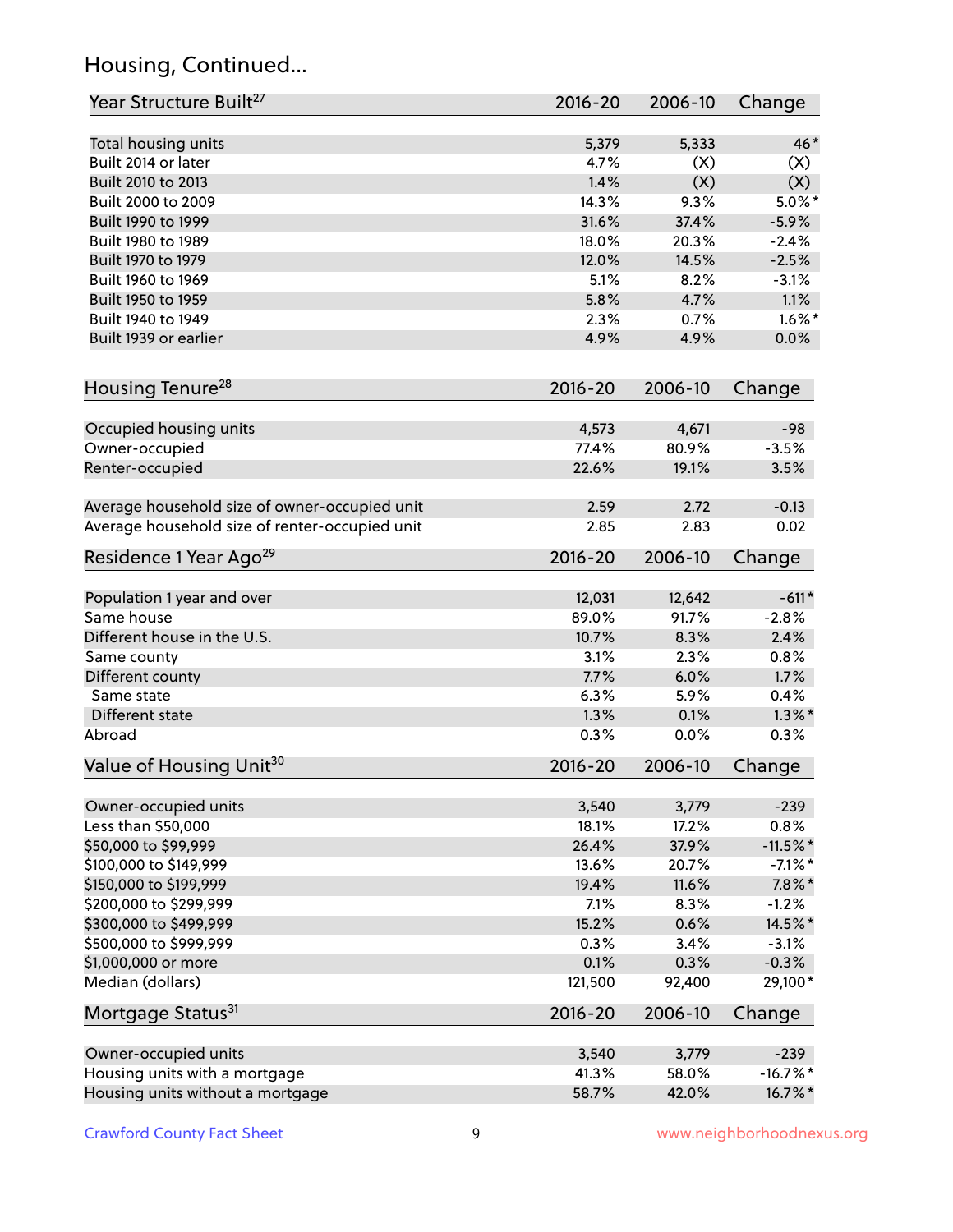# Housing, Continued...

| Selected Monthly Owner Costs <sup>32</sup>                                            | 2016-20   | 2006-10   | Change   |
|---------------------------------------------------------------------------------------|-----------|-----------|----------|
| Housing units with a mortgage                                                         | 1,461     | 2,190     | $-729*$  |
| Less than \$300                                                                       | 0.5%      | 0.0%      | 0.5%     |
| \$300 to \$499                                                                        | 3.5%      | 1.4%      | 2.1%     |
| \$500 to \$999                                                                        | 42.3%     | 48.4%     | $-6.1%$  |
| \$1,000 to \$1,499                                                                    | 29.6%     | 36.0%     | $-6.3%$  |
| \$1,500 to \$1,999                                                                    | 17.2%     | 11.1%     | 6.0%     |
| \$2,000 to \$2,999                                                                    | 6.9%      | 3.1%      | 3.8%     |
| \$3,000 or more                                                                       | 0.0%      | 0.0%      | 0.0%     |
| Median (dollars)                                                                      | 1,047     | 1,003     | 44       |
| Housing units without a mortgage                                                      | 2,079     | 1,589     | 490*     |
| Less than \$150                                                                       | 3.5%      | 0.9%      | 2.5%     |
| \$150 to \$249                                                                        | 14.9%     | 15.5%     | $-0.6%$  |
| \$250 to \$349                                                                        | 26.2%     | 31.8%     | $-5.6%$  |
| \$350 to \$499                                                                        | 19.6%     | 41.3%     | $-21.7%$ |
| \$500 to \$699                                                                        | 19.5%     | 6.0%      | 13.5%*   |
| \$700 or more                                                                         | 16.4%     | 4.4%      | 11.9%*   |
| Median (dollars)                                                                      | 377       | 354       | 23       |
| Household Income <sup>33</sup>                                                        |           |           |          |
| Housing units with a mortgage (excluding units where<br>SMOCAPI cannot be computed)   | 1,461     | 2,190     | $-729*$  |
| Less than 20.0 percent                                                                | 49.8%     | 41.9%     | 7.9%     |
| 20.0 to 24.9 percent                                                                  | 15.1%     | 10.9%     | 4.2%     |
| 25.0 to 29.9 percent                                                                  | 6.8%      | 7.4%      | $-0.6%$  |
| 30.0 to 34.9 percent                                                                  | 7.7%      | 14.1%     | $-6.4%$  |
| 35.0 percent or more                                                                  | 20.6%     | 25.8%     | $-5.2%$  |
| Not computed                                                                          | $\pmb{0}$ | $\pmb{0}$ | 0        |
| Housing unit without a mortgage (excluding units where<br>SMOCAPI cannot be computed) | 1,970     | 1,559     | 411      |
| Less than 10.0 percent                                                                | 43.1%     | 39.7%     | 3.4%     |
| 10.0 to 14.9 percent                                                                  | 18.6%     | 27.0%     | $-8.4%$  |
| 15.0 to 19.9 percent                                                                  | 3.5%      | 10.1%     | $-6.7%$  |
| 20.0 to 24.9 percent                                                                  | 20.9%     | 5.5%      | 15.4%*   |
| 25.0 to 29.9 percent                                                                  | 4.4%      | 9.4%      | $-5.0%$  |
| 30.0 to 34.9 percent                                                                  | 1.5%      | 0.1%      | $1.5%$ * |
| 35.0 percent or more                                                                  | 8.0%      | 8.1%      | $-0.2%$  |
| Not computed                                                                          | 109       | 30        | $79*$    |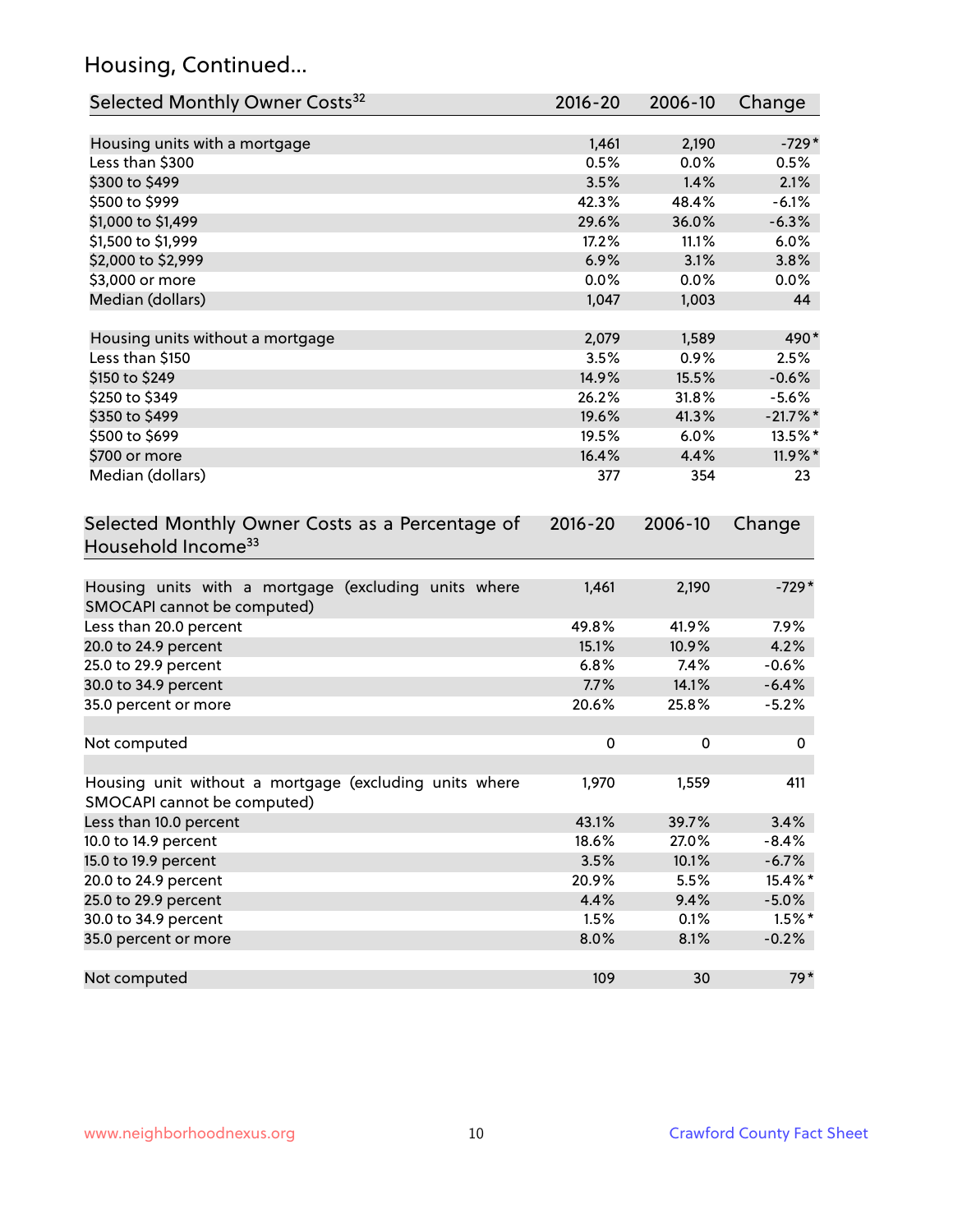#### Housing, Continued...

35.0 percent or more

| Gross Rent <sup>34</sup>                                                       | $2016 - 20$ | 2006-10  | Change     |
|--------------------------------------------------------------------------------|-------------|----------|------------|
|                                                                                |             |          |            |
| Occupied units paying rent                                                     | 834         | 755      | 79         |
| Less than \$200                                                                | $1.9\%$     | 2.4%     | $-0.5%$    |
| \$200 to \$499                                                                 | 19.1%       | 30.7%    | $-11.7%$   |
| \$500 to \$749                                                                 | 39.3%       | 33.0%    | 6.3%       |
| \$750 to \$999                                                                 | 25.7%       | 30.1%    | $-4.4%$    |
| \$1,000 to \$1,499                                                             | 14.0%       | 3.8%     | 10.2%      |
| \$1,500 to \$1,999                                                             | $0.0\%$     | 0.0%     | 0.0%       |
| \$2,000 or more                                                                | $0.0\%$     | $0.0\%$  | $0.0\%$    |
| Median (dollars)                                                               | 685         | 612      | 73         |
|                                                                                |             |          |            |
| No rent paid                                                                   | 199         | 137      | 62         |
|                                                                                |             |          |            |
| Gross Rent as a Percentage of Household Income <sup>35</sup>                   | $2016 - 20$ | 2006-10  | Change     |
|                                                                                |             |          |            |
| Occupied units paying rent (excluding units where GRAPI<br>cannot be computed) | 768         | 682      | 86         |
| Less than 15.0 percent                                                         | 29.4%       | 11.7%    | $17.7\%$ * |
| 15.0 to 19.9 percent                                                           | 12.1%       | 0.0%     | 12.1%      |
| 20.0 to 24.9 percent                                                           | 11.3%       | $11.7\%$ | $-0.4%$    |

20.0 to 24.9 percent 11.3% 11.3% 11.7% -0.4%<br>25.0 to 29.9 percent 14.2% 14.2% 10.4% 10.4%

30.0 to 34.9 percent 10.0% 10.0% 10.0% 10.0% 10.0% 10.0% 10.0% 10.0% 10.0% 10.0% 10.0% 10.0% 10.0% 10.0% 10.0%<br>35.0 percent or more 10.0 minutes and 10.0 minutes 10.0 minutes 22.9% 12.7% 149.8% 149.8%

Not computed **265** 210 255

25.0 to 29.9 percent 25.0 to 29.9 percent 25.8%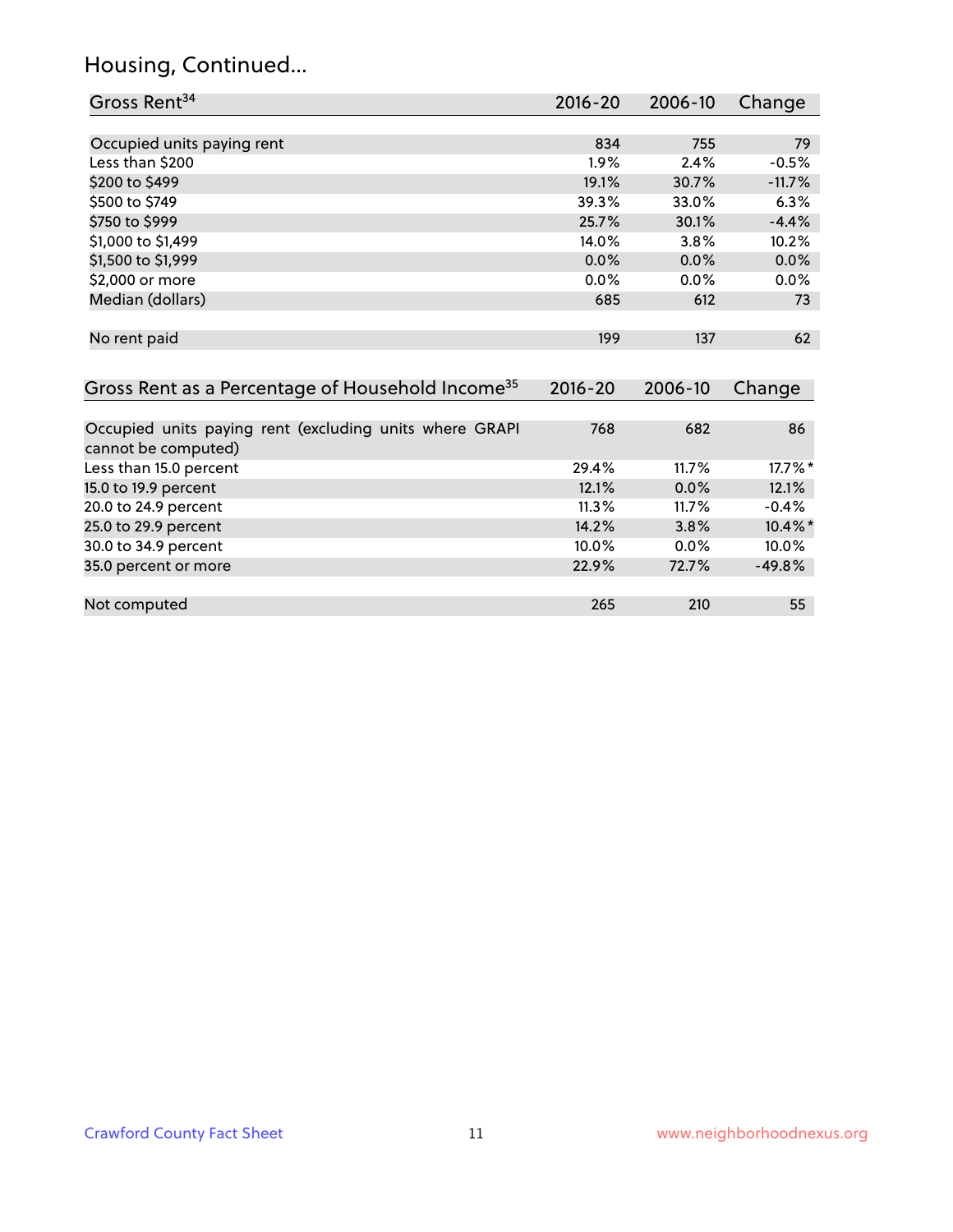# Community Involvement

| Voter Registration and Turnout <sup>36</sup> | 2020  |
|----------------------------------------------|-------|
|                                              |       |
| Active registered voters                     | 8.475 |
| Number voted in Presidential election        | 6.062 |
| Percent voted in Presidential election       | 71.5% |

## Transportation

| Commuting to Work <sup>37</sup>           | 2016-20     | 2006-10 | Change     |
|-------------------------------------------|-------------|---------|------------|
|                                           |             |         |            |
| Workers 16 years and over                 | 4,740       | 5,583   | $-843*$    |
| Car, truck, or van - drove alone          | 85.9%       | 82.1%   | 3.8%       |
| Car, truck, or van - carpooled            | 6.5%        | 16.2%   | $-9.8\%$ * |
| Public transportation (excluding taxicab) | 2.3%        | $0.0\%$ | 2.3%       |
| Walked                                    | 0.4%        | 0.1%    | 0.3%       |
| Other means                               | $1.0\%$     | $0.0\%$ | $1.0\%$    |
| Worked at home                            | 3.9%        | 1.5%    | $2.4\%$ *  |
|                                           |             |         |            |
| Mean travel time to work (minutes)        | 30.0        | 29.1    | 0.9        |
|                                           |             |         |            |
| Vehicles Available <sup>38</sup>          | $2016 - 20$ | 2006-10 | Change     |
|                                           |             |         |            |
| Occupied housing units                    | 4,573       | 4,671   | $-98$      |
| No vehicles available                     | 7.2%        | 4.5%    | 2.7%       |
| 1 vehicle available                       | 23.0%       | 24.3%   | $-1.2%$    |
| 2 vehicles available                      | 40.7%       | 34.0%   | 6.7%       |
| 3 or more vehicles available              | 29.1%       | 37.3%   | $-8.1%$    |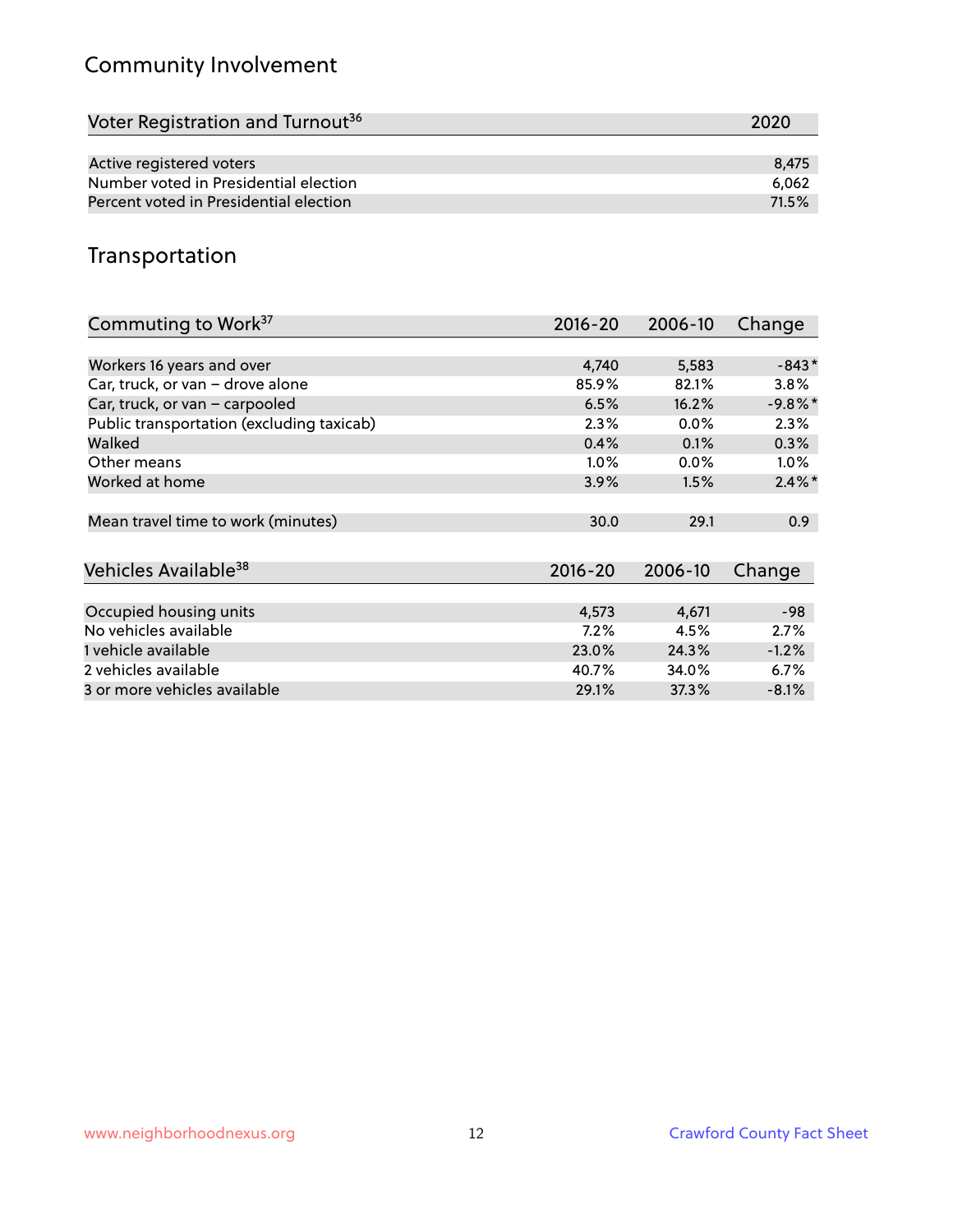#### Health

| Health Insurance coverage <sup>39</sup> | 2016-20 |
|-----------------------------------------|---------|
|-----------------------------------------|---------|

| Civilian Noninstitutionalized Population                | 12,112 |
|---------------------------------------------------------|--------|
| With health insurance coverage                          | 87.9%  |
| With private health insurance coverage                  | 59.2%  |
| With public health coverage                             | 41.1%  |
| No health insurance coverage                            | 12.1%  |
| Civilian Noninstitutionalized Population Under 19 years | 2,603  |
| No health insurance coverage                            | 6.4%   |
| Civilian Noninstitutionalized Population 19 to 64 years | 7,327  |
| In labor force:                                         | 5,039  |
| Employed:                                               | 4,601  |
| With health insurance coverage                          | 88.8%  |
| With private health insurance coverage                  | 50.5%  |
| With public coverage                                    | 5.4%   |
| No health insurance coverage                            | 11.2%  |
| Unemployed:                                             | 438    |
| With health insurance coverage                          | 66.2%  |
| With private health insurance coverage                  | 50.5%  |
| With public coverage                                    | 15.8%  |
| No health insurance coverage                            | 33.8%  |
| Not in labor force:                                     | 2,288  |
| With health insurance coverage                          | 72.9%  |
| With private health insurance coverage                  | 28.9%  |
| With public coverage                                    | 52.3%  |
| No health insurance coverage                            | 27.1%  |

| <b>Health Factors</b> | <b>Most Recent</b> |
|-----------------------|--------------------|
|                       |                    |

| Premature Death (YPLL before age 75 per 100,000 population, age-adjusted) <sup>40</sup> | 10,977.2 |
|-----------------------------------------------------------------------------------------|----------|
| Average number of Physically Unhealthy Days <sup>41</sup>                               | 5.1      |
| Average number of Mentally Unhealthy Days <sup>42</sup>                                 | 5.8      |
| Low Birthweight Births <sup>43</sup>                                                    | $10.9\%$ |
| Diabetes Prevalence <sup>44</sup>                                                       | 12.6%    |
| HIV Prevalence (per 100,000 population) <sup>45</sup>                                   | 233.9    |
| Rate, Deduplicated ER Visits for Asthma, Ages 0-17 <sup>46</sup>                        | 558.7    |